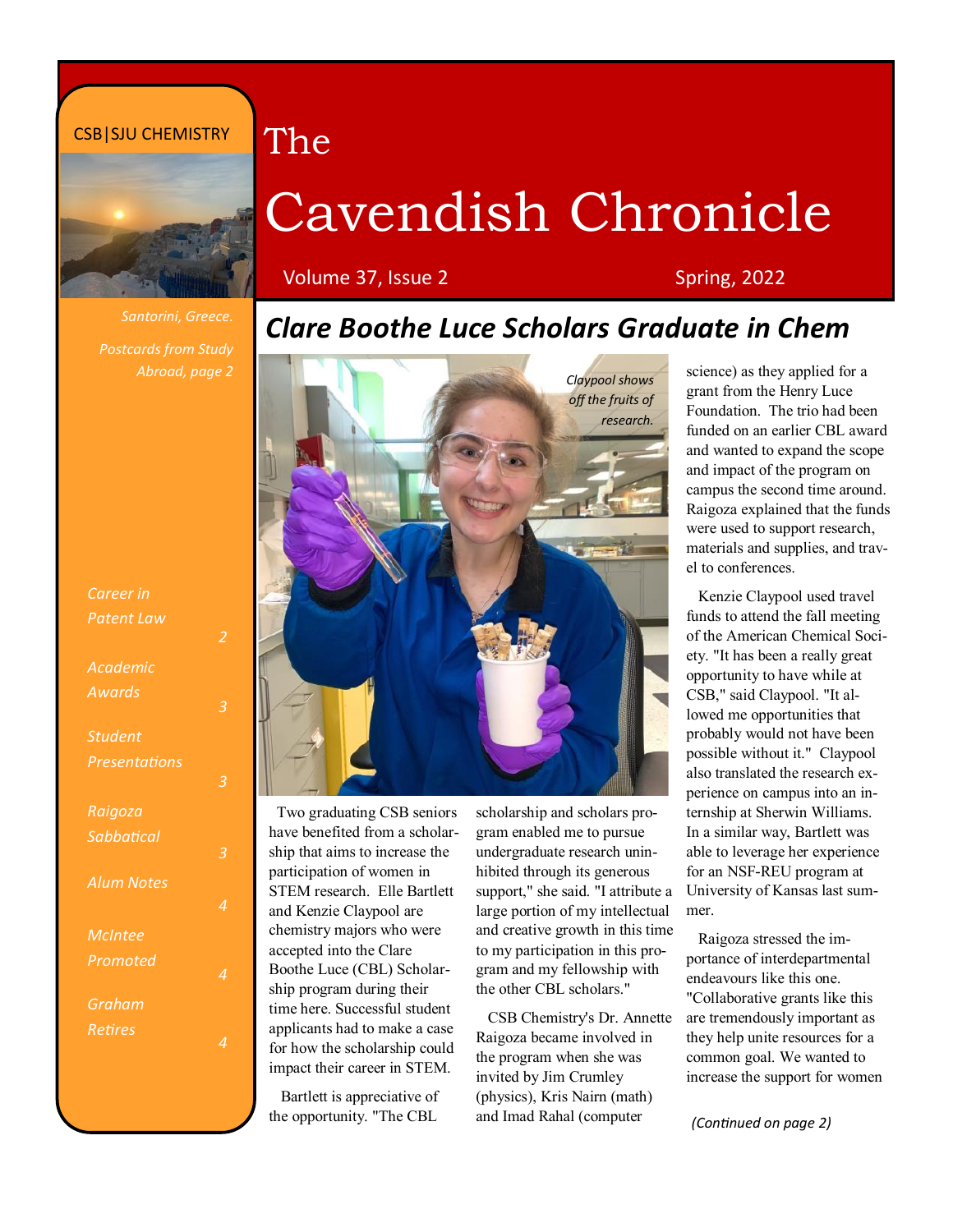## **Louwagie Finds Rewards in a Career in**

If you've been browsing issues of *Attorney at Law Magazine, Minnesota Edition*, you may have come across a familiar face lately. Nate Louwagie, CHEM '11, was recently featured among Next Generation Attorneys, 2021. Louwagie is an associate attorney at Carlson Caspers, a major intellectual property litigation and counseling firm in Minneapolis. Louwagie represents clients in patent disputes, typically when one company accuses another of infringing its patents.

 "I manage cases from the first cease and desist letter all the way through jury trials," he explained. "This includes engaging in discovery, working with expert witnesses, and writing briefs." Louwagie enjoys the diversity of tasks he may do from day to day. One day he may take depositions to learn about the technology involved in a case. Other days he may write briefs explaining to judges why the law supports his client.

 One of Louwagie's favorite things to do is talk to people, which makes law a good fit for him. Patent lawsuits require a lot of

teamwork and "deep thinking about case strategy", he says, so he is constantly collaborating with other lawyers at his firm. That's in addition to time spent discussing matter with experts and even opposing lawyers as they work to find a solution to a case. Between that and the fact that he feels he is constantly learning about new technologies, the job provides Louwagie with plenty of stimulation.

 Despite the demands of his profession, Louwagie still manages to have a normal family life. He has two daughters and spends a lot of time with them. Whenever they can, his family heads to the cabin.

 Louwagie worked hard to get where he is. His first job after graduating from CSB/SJU was at Medtronic, where he did research on battery chemistries. On the side, he studied and passed the patent bar exam on his own. Shortly afterward, he enrolled in law school at the University of Minne-



*Louwagie and daughters*

sota and went to Carlson Caspers immediately after graduation.

 His advice to students interested in law is to start talking to lawyers. He stresses the importance of networking in the field. Despite the costs of law school, there is strong earning power at the other end. Nevertheless, he points out that his firm sponsors a Diversity and Inclusion Scholarship for law students: https://www.carlsoncaspers.com/ diversity-and-inclusion/diversityscholarship-program/.

#### *Our First CBL Scholars*

#### *(Continued from page 1)*

in fields where they are underrepresented and ensure that they had access to meaningful research experiences."

 That feeling of unity trickled down through the cohort CBL Scholars, providing another valuable aspect of the experience. As Bartlett summarized, "I am grateful to have been a part of an outstanding group of like-minded women."

 Both students will continue to do work in chemistry after graduation. Claypool has accepted a position with HB Fuller in the Twin Cities. Bartlett will be pursuing graduate study in computational chemistry.



## *Postcards from Study Abroad*

*Katie Brewer (lft), CHEM '23 at the Parthenon during Athens Study* 

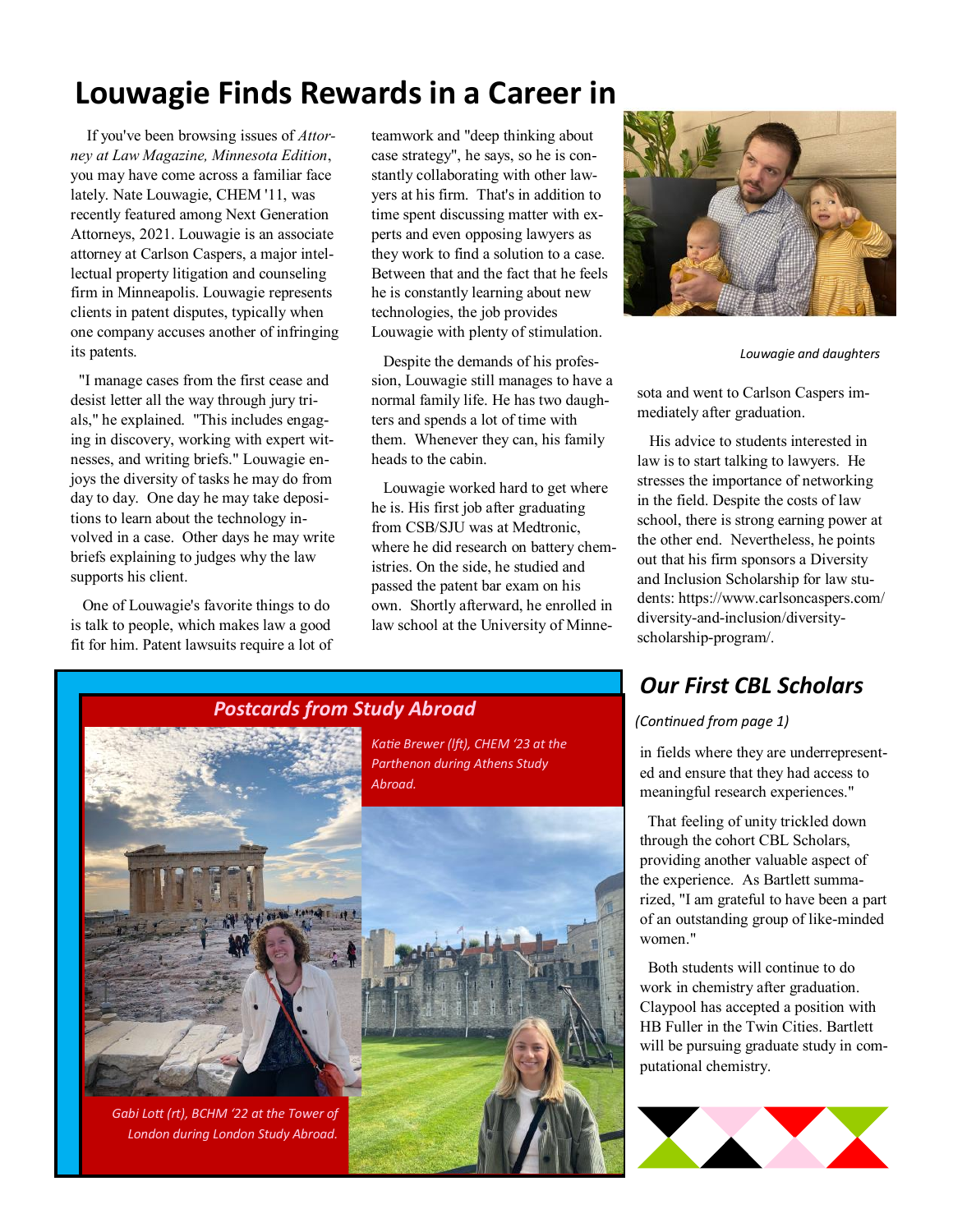#### *Awards Season in ASC*

 The CSB/SJU Chemistry Department has announced its annual student awards for Academic Year 2021-22.

The American Institute of Chemists Awards went to **Anna Nguyen, Bchm '22**  and **John Cerritelli, Chem '22**. The award is given to the outstanding seniors from CSB and SJU who will pursue a career in a field related to chemistry.

 **Mary Ludwig, Bchm '23** was selected for the **S. Rogatia Sohler Award** for an outstanding CSB junior. **Jacob Spring, Bchm '23** won the **Glen Arth Award** for an exceptional SJU junior.

 Some awards represent proficiency in specific domains of chemistry. The Senior Inorganic Award, for a student who has shown professional interest in the field, was given to **John Cerritelli, CHEM '22**. **Kenzie Claypool, CHEM '22** was selected for the Senior Organic Award. The Senior Physical Chemistry Award went to Elle Bartlett**, CHEM '22**. The Junior Analytical Chemistry Award was given to **Sawyer Schugel, CHEM '23** and **Isabelle Schmelzer, BCHM '23**.

 The **Rick Jochman Award** for proficiency in organic chemistry went to **Sophia Anderson, Bchm '24** and **Dominic Amon, Chem '24**.

 An award for Distinction in the Reactivity Sequence was presented to **Equoia Gibson, CHEM '24**; **Mary Ludwig**; **Olivia Thompson, BCHM '24**; **Ryan Chiu, BCHM '23**; **Will Mattock, BCHM '23** and **Ryan Thissen, BCHM '24**.

 Other awards recognized proficiency in the lab. **Teniesha Ferguson, BCHM '23**  earned the **F. Matthew Kiess Award** for laboratory skill. **Katie Brewer, CHEM '23** was selected to receive the **F. John Klassen Award** for summer research.

 In addition, the award for Outstanding Teaching Assistant went to **Megan Kohout, CHEM '22**. The Departmental Service Award was presented to **Zeke Pena, CHEM '22**.

#### **Students Present Research at National Conferences**



Left: **Elle Bartlett, CHEM '22**; Alex Host, BIOL '23; **Kenzie Claypool, CHEM '22**; **Anna Nguyen, BCHM '22** at the 262nd ACS National Meeting & Exposition, Atlanta, GA, Aug 22- 26, 2021.

Below: **Jacob Minkkinen, BCHM '23**  and **Megan Kohout, CHEM '22** presented at the 2022 ASBMB Annual Meeting in Philadelphia, PA, April 2- 5.



#### *Raigoza Revitalized by Fall Sabbatical in Texas*

 **Dr. Annette Raigoza** spent summer and fall '21 in College Station, Texas, at Texas A&M University. She worked in the laboratory of James Batteas, an analytical/ physical chemist, focused on investigating nanoscale materials and devices, nanotribology, and mechanochemistry.

 " I primarily worked on a project using mechanical energy to drive the cycloaddition of C60 fullerenes to form dumbbell molecules attached through a 4-membered ring," explained Raigoza. "My goal was to form these dumbbells and pattern them on surfaces, as well as investigate their properties." She emphasized that mechanochemistry is tremendously important as it provides a solvent-free approach to synthesis. The goal was to make commercially unavailable products with interesting electronic properties.

 The experience led to some valuable practical skills, said Raigoza. "I gained some experience using scanning tunneling microscopy (STM) in vacuum and learning the ins and outs of working with ultra-high vacuum (UHV). I also helped troubleshoot an old STM that hadn't been used in a few years." She wanted to learn these skills because she recently obtained a UHV STM from collaborators at Notre Dame. She hopes to get that instrument up and running for use by research students at CSB/SJU.

 Just working in a lab at a research institution offered benefits. "I learned quite a bit from the rest of the group who have vastly different interests than I do – nanotribology, understanding mechanochemistry at the atomic level, and large-scale patterning."

 A Texas native, Raigoza also enjoyed the time at home. She was able to spend holidays with family in Odessa, about 400 miles from College Station, in west Texas.